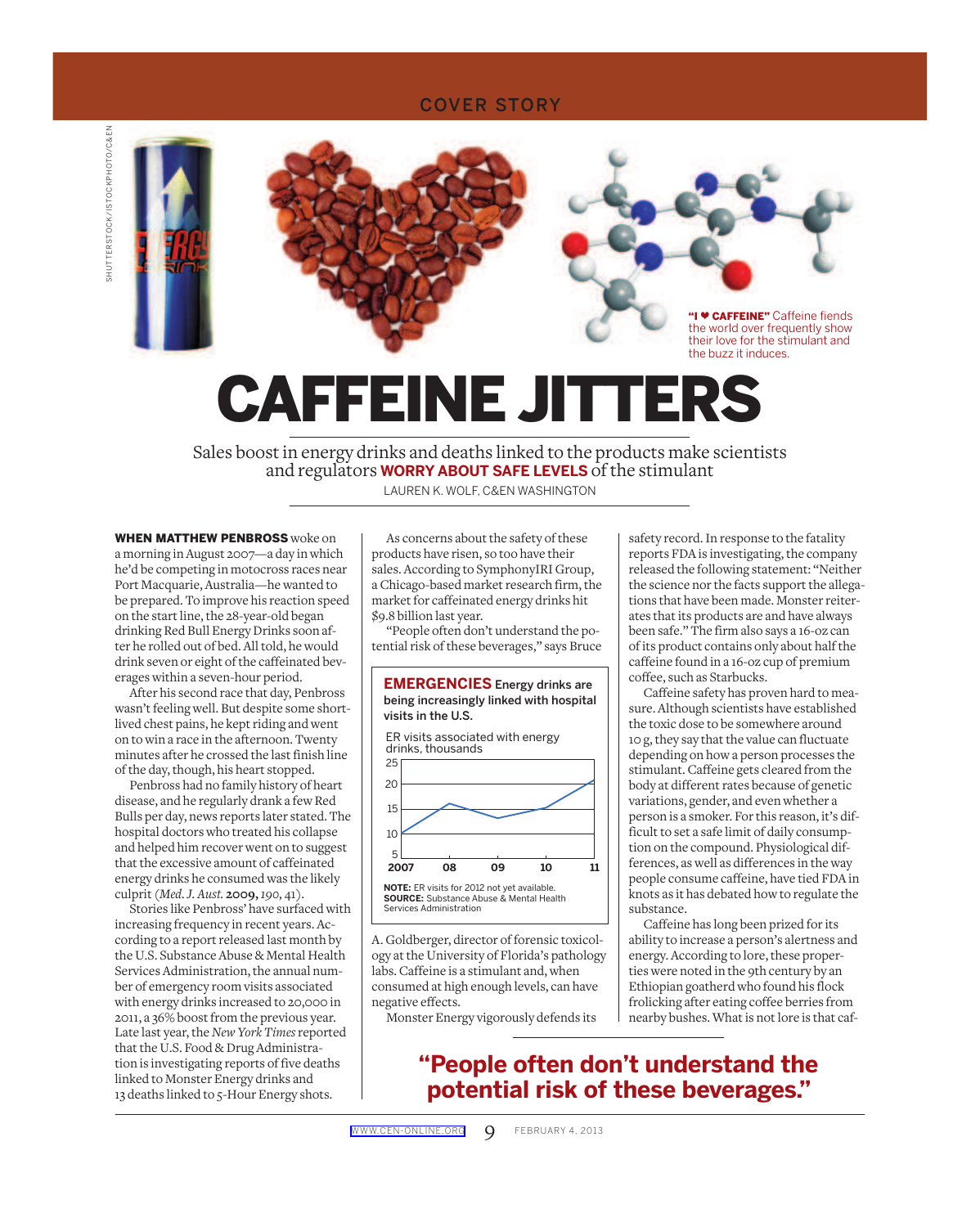feine is one of the most frequently ingested pharmacological substances in the world. People proclaim their love of the chemical by displaying its structure on T-shirts, mugs, and jewelry. According to FDA, at least 80% of adults in the U.S. consume caffeine every day.

**SCIENTISTS KNOW** a lot about how the popular stimulant triggers alertness in the body at low doses, says Bertil B. Fredholm, emeritus professor of pharmacology at the Karolinska Institute, in Sweden. Once the compound gets absorbed into the bloodstream, it moves to the liver, where it is metabolized. There, cytochrome P450 enzymes yank different methyl groups off caffeine to transform it into the primary metabolites paraxanthine, theophylline, and theobromine.

 Caffeine and its metabolites subsequently bind to proteins called adenosine receptors located throughout the body. When they bind to two of these receptors—named  $A_1$  and  $A_{2A}$ —the stimulants block the proteins from interacting with their natural partner, the small molecule adenosine. Normally, adenosine's interaction with its receptors regulates nerve cell activity as well as the release of neurotransmitters such as dopamine. It also promotes sleepiness.

 But when caffeine or its metabolites prevent adenosine from doing its job,

dopamine and other neurotransmitter levels increase, leading to a surge in nerve activity in the brain and on the heart. This action then causes a jump in heart rate and blood pressure.

 Like other indulgences in life, however, too much of a good thing can be

bad. "Whereas low-dose caffeine effects are wakefulness, a little bit of arousal, and slight euphoria," Fredholm says, "highdose effects are anxiety, irritation, and general mental discomfort—a completely different kettle of fish." Those negative high-dose effects are especially worrisome, given that researchers still don't fully understand their origins.

 "High-dose caffeine effects are much more complex," Fredholm explains. "It's still unknown precisely what the primary mechanism of action is in the brain and elsewhere."

#### **8-oz cup of cofee (decaf)c** 5 **8-oz cup of hot chocolatec** 9 **20-oz bottle of Coca-Cola** 58 **2-oz cup of espressoc** 80 **20-oz bottle of Mountain Dew** 90 **20-oz bottle of Pepsi Max** 115 **Grande (16 oz) cup of Starbucks cofee** 330 **8-oz cup of black tea (brewed)c** 55 **8-oz can of Red Bull Energy Drink** 83 **Cafeine levels, mg 8-oz can of Monster Energy** 92 **8-oz cup of cofee (instant)c** 93 **8-oz cup of cofee (brewed)c** 133 **2-oz shot of 5-Hour Energy** 215 **Recommended daily limit for an average U.S. 10-year-olda** 75 **Recommended daily limit for a pregnant womanb** 200 **Recommended daily limit for a healthy adulta** 400  **CAFFEINE BY THE NUMBERS**  Most beverages contain less caffeine than the recommended daily limit, but some are too caffeinated for pregnant women and children.

 **a** = Limit proposed by Health Canada. **b** = Limit proposed by U.K. Food Standards Agency. **c** = Average value. **SOURCES:** *Consumer Reports,*  December 2012; *Curr. Opin. Pediatr.,* DOI: 10.1097/ mop.0b013e3283506827; *J. Am. Med. Assoc.,* DOI: 10.1001/jama.2012.170614; *J. Food Sci.,* DOI:10.1111/ j.1750-3841.2010.01561.x

 The toxic level in humans, about 10 g, is roughly the equivalent of imbibing 75 cups of brewed coffee (in 8-oz mugs) or 120 cans of Red Bull over a few hours.

 But that lethal limit can vary widely from person to person, experts say. Caffeine is processed differently in each individual, so setting a precise safety limit is not a straightforward matter.

 And standard animal models haven't been much help. "Mice and rats—the animals we'd normally use to determine lethal doses of substances—metabolize caffeine much more quickly than humans," says James D. Lane, a medical psychologist at Duke University Medical Center. So it's hard to compare the health effects of caffeine in rodents and humans, he adds.

 For these reasons, scientists have struggled to distinguish benign, low doses of caffeine from troublesome, high doses.

 In 2003, a team at Health Canada, a government regulatory agency, reviewed more than 200 studies about caffeine's effects on human health. On the basis of the survey, the team concluded that 400 mg of caffeine per day (or about three 8-oz cups of brewed coffee) is a safe dose for healthy adults to consume ( *Food Addit. Contam.,*  DOI: 10.1080/0265203021000007840 ). At and below this level, the average person does not experience negative mood changes or heart problems, the report stated.

 The Health Canada team also recommended a limit of 2.5 mg per kg body

weight per day for children. For an average 10-year-old in the U.S., that's about 75 mg of caffeine, or two 12-oz cans of Coca-Cola.

 But these recommended "safe" levels of caffeine are just statistical averages over the population. Some people tolerate

caffeine and can ingest large quantities of the compound without ill effects, and others can't, explains Emma Childs, a behavioral psychopharmacologist at the University of Chicago.

 Fifty percent of the caffeine a person takes in gets cleared from the body, on average, in five hours. But

studies have shown this rate can vary because of other drug use: Women taking oral contraceptives break down caffeine slower than those not on a contraceptive pill, and people who smoke process the stimulant faster than those who don't.

Genetics also plays a big role in how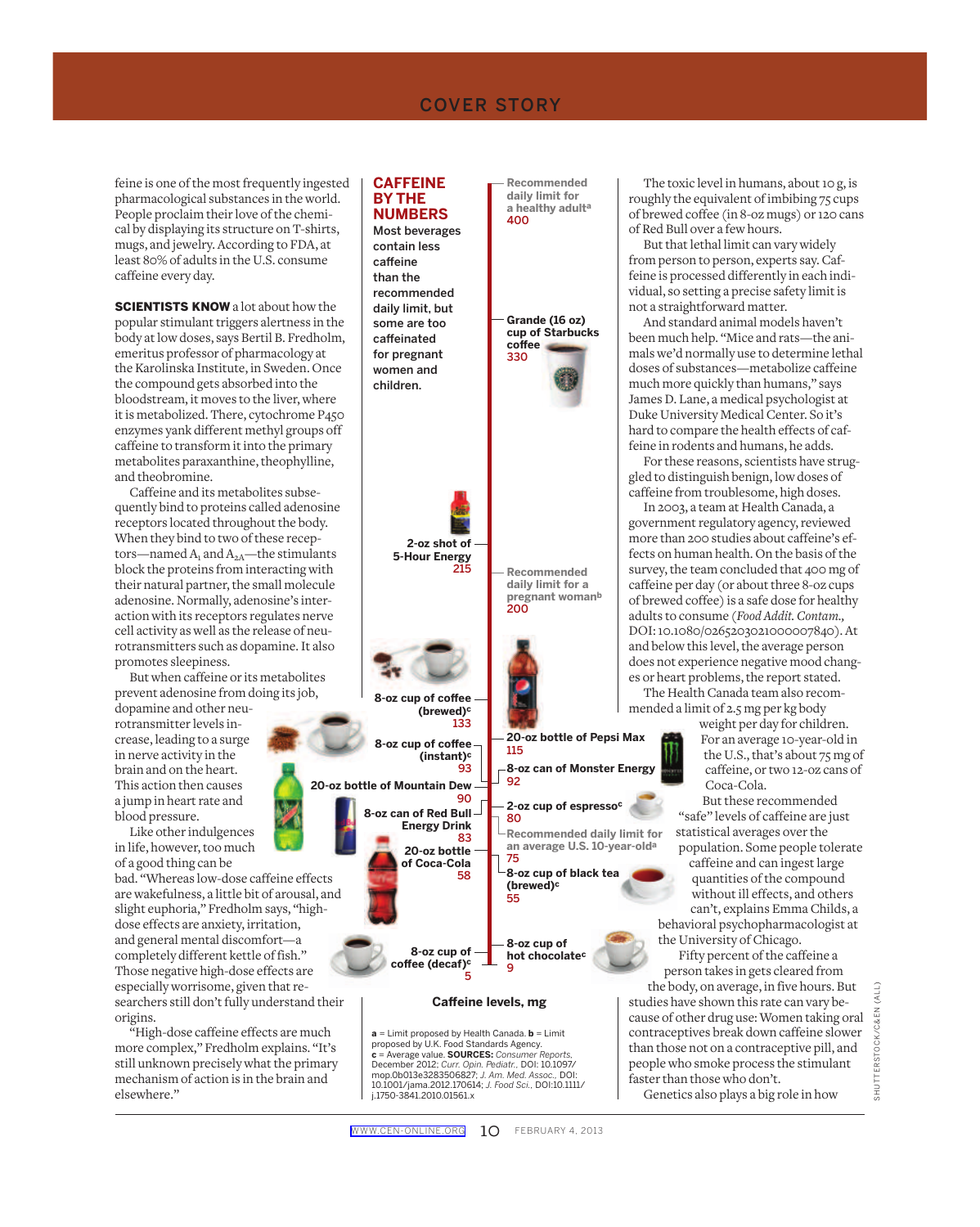## **"Neither the science nor the facts support the allegations that have been made."**

a person reacts to caffeine. For example, men metabolize caffeine faster than women.

 Scientists have also found that certain DNA sequence variations in the gene coding for CYP1A2, the main cytochrome P450 enzyme that metabolizes caffeine, control how fast or slowly a person breaks down the stimulant. The variations, called singlenucleotide polymorphisms (SNPs), increase the levels of the enzyme present in the liver.

ALSO INFLUENCING how people react to caffeine are SNPs in a gene called *ADORA2A,* which codes across the body for the adenosine receptor  $A_{2A}$ . For instance, Childs and her group showed in 2008 that study participants with a particular SNP in *ADORA2A* began feeling anxious after consuming only 150 mg of caffeine. Participants without the SNP didn't experience caffeineinduced anxiety until they had ingested

450 mg of the substance ( *Neuropsychopharmacology,* DOI: 10.1038/npp.2008.17 ).

 Fortunately, Childs says, "people with the *ADORA2A* polymorphism are pretty cognizant of it." The gene defect is usually associated with panic disorder, she adds. "So those people know how much they're allowed to have and when they've had too much."

 It's more difficult, Childs says, to advise slow caffeine metabolizers who have polymorphisms in their CYP1A2 liver enzyme. "Without genetic testing," she explains, "it's hard to know whether you need to be careful with intake."

 Because of the variability in caffeine sensitivity among people, FDA has stopped short of recommending a consumption limit for the entire population. The agency goes only so far as to state on its website, "Experts agree that 600 mg (four to seven cups of coffee) of caffeine or more each day is too much."

 The agency has also found it difficult to regulate the caffeine content of food and drink. Caffeine is a psychoactive drug, but it is also a natural ingredient in widely consumed beverages such as coffee and tea.

 At one point in the early 1980s, FDA considered prohibiting the addition of synthetic caffeine to soft drinks for safety reasons. But beverage manufacturers claimed the compound was a necessary flavor enhancer for their products.

 The agency relented, but it put a limit of 0.02% on the amount of compound allowed to be added to cola-type beverages. That's a concentration of about 6 mg per oz, a threshold that drinks like Pepsi Max (5.8 mg per oz) bump up against but don't surpass.

 But "beverage" limitations don't apply to drinks like Monster Energy or 5-Hour Energy. These caffeine-rich products are sold as something different: dietary supplements. The 1994 Dietary Supplement Health & Education Act allows drinks marketed this way to contain ingredients such as vitamins, minerals, herbs, and other substances that supplement a person's diet. And if one

# HPLC and UHPLC for biologics development, identification, and QC

Drug development workflows in biopharmaceutical laboratories can be demanding, requiring extensive data, accurate results, and fast separations. The new Thermo Scientific™ Dionex™ UltiMate™ 3000 BioRS System is specifically designed to power the new high resolution BioUHPLC columns with unique chemistries to provide increased structural information. The biocompatible low-dispersion flow path with Thermo Scientific™ Dionex™ Viper™ Fingertight fitting technology ensures the highest peak capacity and sensitivity for complex samples—proteins, peptides, or biotherapeutics.



• Streamline your biopharmaceutical analytics workflow: [thermoscientific.com/BioRS](http://thermoscientific.com/biors)